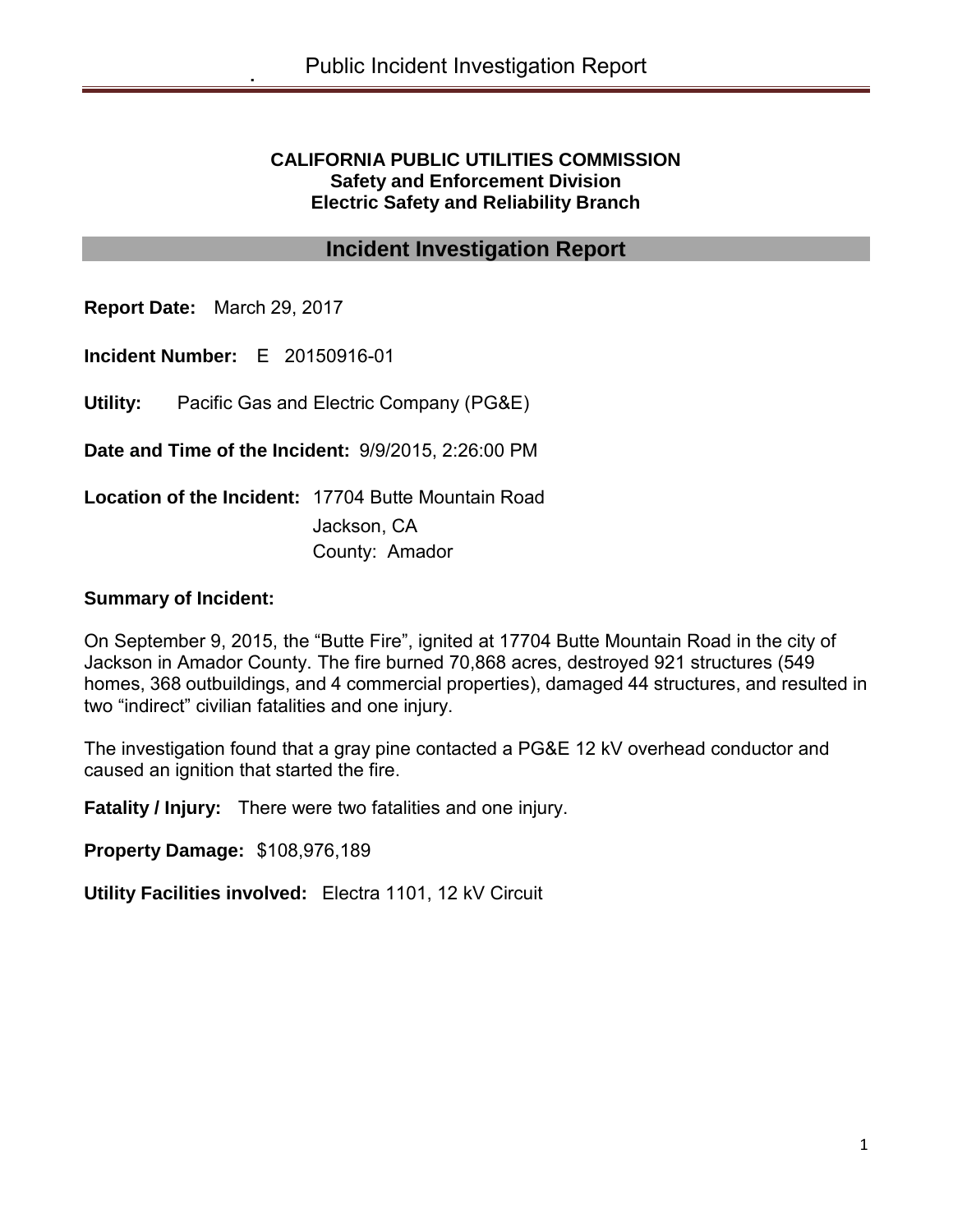# **Witnesses:**

| <b>Name</b>                   | <b>Title</b>                                                                         | <b>Phone</b> |
|-------------------------------|--------------------------------------------------------------------------------------|--------------|
| 1<br>Ryan Yamamoto            | <b>CPUC</b> Investigator                                                             | 415-703-2192 |
| $\overline{2}$                | PG&E - Sr. Compliance Specialist                                                     |              |
| 3                             | PG&E - Supervisor - Regulatory Compliance                                            |              |
| 4                             | PG&E - Sr. Director - Transmission                                                   |              |
| Gianni Muschetto<br>5         | Battalion Chief, California Department of Forestry<br>and Fire Protection (CAL FIRE) | 530-708-2720 |
| 6<br>David Wiseman            | <b>CAL FIRE Attorney</b>                                                             | 916-657-0444 |
| 7                             | PG&E - Distribution Engineer, Supervisor                                             |              |
| 8                             | PG&E Supervisor - Business Finance                                                   |              |
| 9                             | PG&E - Vegetation Management Supervisor                                              |              |
| 10                            | PG&E - Principal VM Program Manager                                                  |              |
| 11                            | PG&E - Vegetation Management Sr. Manager                                             |              |
| 12                            | PG&E - Vegetation Management QA Supervisor                                           |              |
| 13                            | PG&E - Electric Distribution Supervisor                                              |              |
| 14                            | PG&E - Transmission Line Superintendent                                              |              |
| 15                            | PG&E - Emergency Management Director                                                 |              |
| 16                            | PG&E - Principal Meteorologist                                                       |              |
| 17                            | PG&E - Manager Electric Mapping/GIS                                                  |              |
| 18                            | PG&E - Distribution Operations Supervisor                                            |              |
| 19                            | PG&E - Vegetation Management Supervisor                                              |              |
| 20                            | PG&E - Compliance Supervisor                                                         |              |
| 21                            | PG&E - Chief Counsel                                                                 |              |
| 22                            | PG&E - Investigator                                                                  |              |
| 23                            | PG&E - Supervisor                                                                    |              |
| 24<br>John Wasmer             | Director of Operations - ACRT                                                        |              |
| 25                            | PG&E - Manager, Emergency Management &<br><b>Public Safety</b>                       |              |
| 26<br><b>Calaveras County</b> | Coronor's Office                                                                     |              |
| 27<br>Alan Jang               | Jang & Associates, LLP                                                               |              |
| 28<br>Michael T Mahoney       | <b>Arborist for CAL FIRE</b>                                                         |              |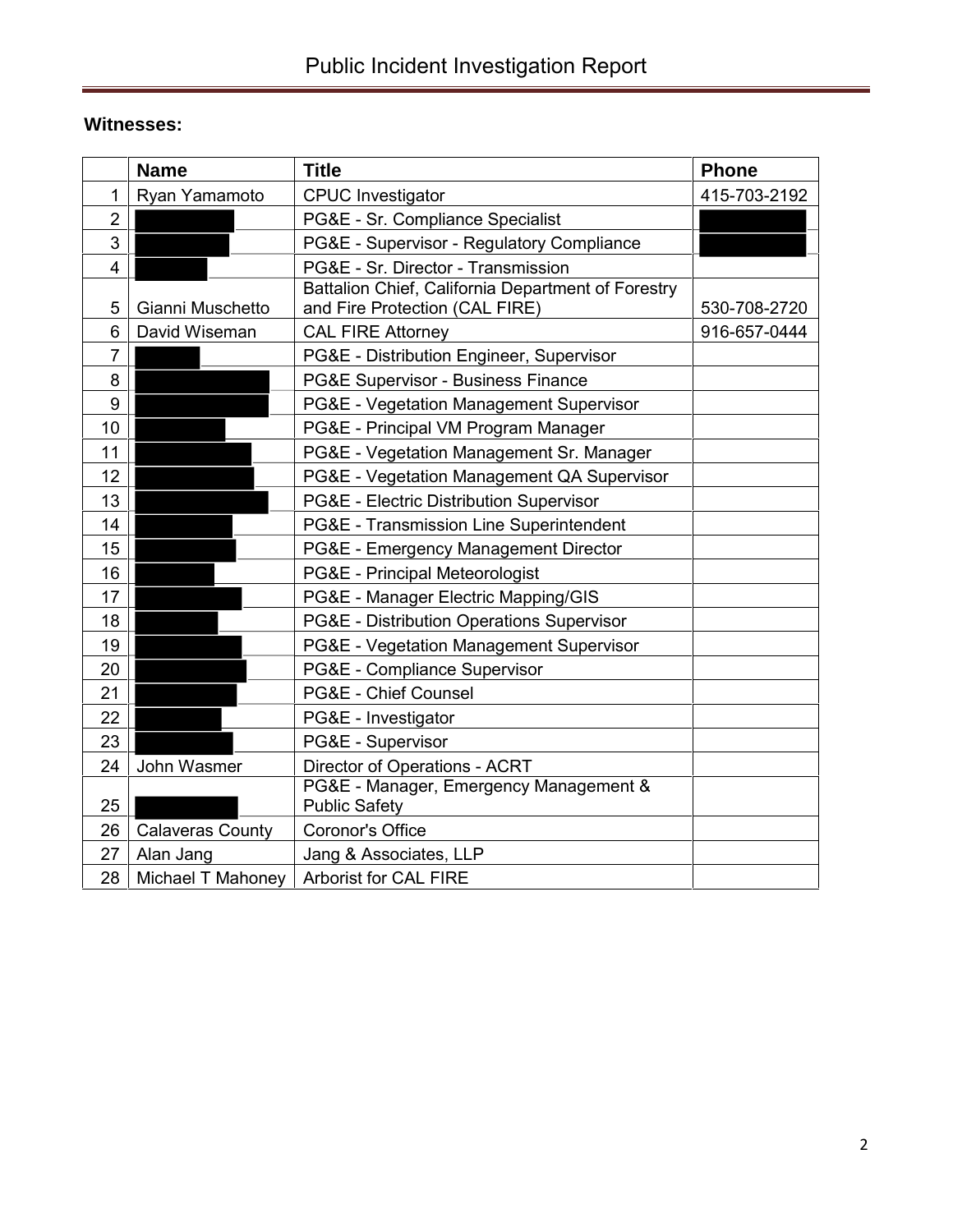# **Evidence:**

|                | Source             | <b>Description</b>                                      |
|----------------|--------------------|---------------------------------------------------------|
| 1              | PG&E               | Initial Online Incident Report                          |
| $\overline{2}$ | <b>CPUC</b>        | Data Request #1, 9/23/15                                |
| 3              | PG&E               | Data Request Response #1, 10/7/15, 10/8/15, 10/12-14/15 |
| 4              | <b>CPUC</b>        | Field visit, 9/18/15                                    |
| 5              | <b>CPUC</b>        | Evidence Inspection, 9/22/15                            |
| 6              | <b>CPUC</b>        | Data Request #2, 9/25/15                                |
| $\overline{7}$ | PG&E               | Data Request Response #2, 10/12/15, 10/14/15            |
| 8              | PG&E               | Tree Removal Notice, 10/19-20/15, 10/23/15              |
| 9              | <b>CAL FIRE</b>    | Investigation Report, 4/25/16                           |
| 10             | <b>CPUC</b>        | Data Request #3, 6/6/16                                 |
| 11             | PG&E               | Data Request Response #3, 6/17/16                       |
| 12             | <b>CPUC</b>        | Data Request #4, 6/17/16                                |
| 13             | PG&E               | Data Request Response #4, 6/20/16                       |
| 14             | <b>CPUC</b>        | Field visit, 7/11/16                                    |
| 15             | <b>CPUC</b>        | Data Request #5, 8/11/16                                |
| 16             | PG&E               | Data Request Response #5, 10/28/16                      |
| 17             | <b>CPUC</b>        | Data Request #6, 11/3/16                                |
| 18             | PG&E               | Data Request Response #6, 11/18/16                      |
| 19             | <b>CPUC</b>        | Data Request #7, 1/18/17                                |
| 20             | PG&E               | Data Request Response #7, 1/27/17, 2/6/17               |
| 21             | <b>CPUC</b>        | Data Request #8, 1/19/17                                |
| 22             | PG&E               | Data Request Response #8, 1/20/17, 1/27/17              |
| 23             | <b>CPUC</b>        | Data Request #9, 1/30/17                                |
| 24             | PG&E               | Data Request Response #9, 2/15/17                       |
| 25             | <b>CPUC</b>        | Data Request #10, 1/31/17                               |
| 26             | PG&E               | Data Request Response #10, 2/1/17                       |
| 27             | <b>CPUC</b>        | Data Request #11, 2/14/17                               |
| 28             | PG&E               | Data Request Response #11, 2/17/17                      |
| 29             | <b>CPUC</b>        | Data Request #12, 2/16/17                               |
| 30             | PG&E               | Data Request Response #12, 2/23/17                      |
| 31             | <b>CPUC</b>        | Data Request #13, 2/22/17                               |
| 32             | PG&E               | Data Request Response #13, 2/24/17                      |
| 33             | <b>CPUC</b>        | Follow-up question for DR #11, 2/21/17                  |
|                | Jang & Associates, |                                                         |
| 34             | <b>LLP</b>         | Cross-complaint document, 1/12/17                       |
| 35             | PG&E               | Follow-up Response for DR #11, 3/2/17                   |
| 36             | Michael T Mahoney  | Arborist Report, 2/15/16                                |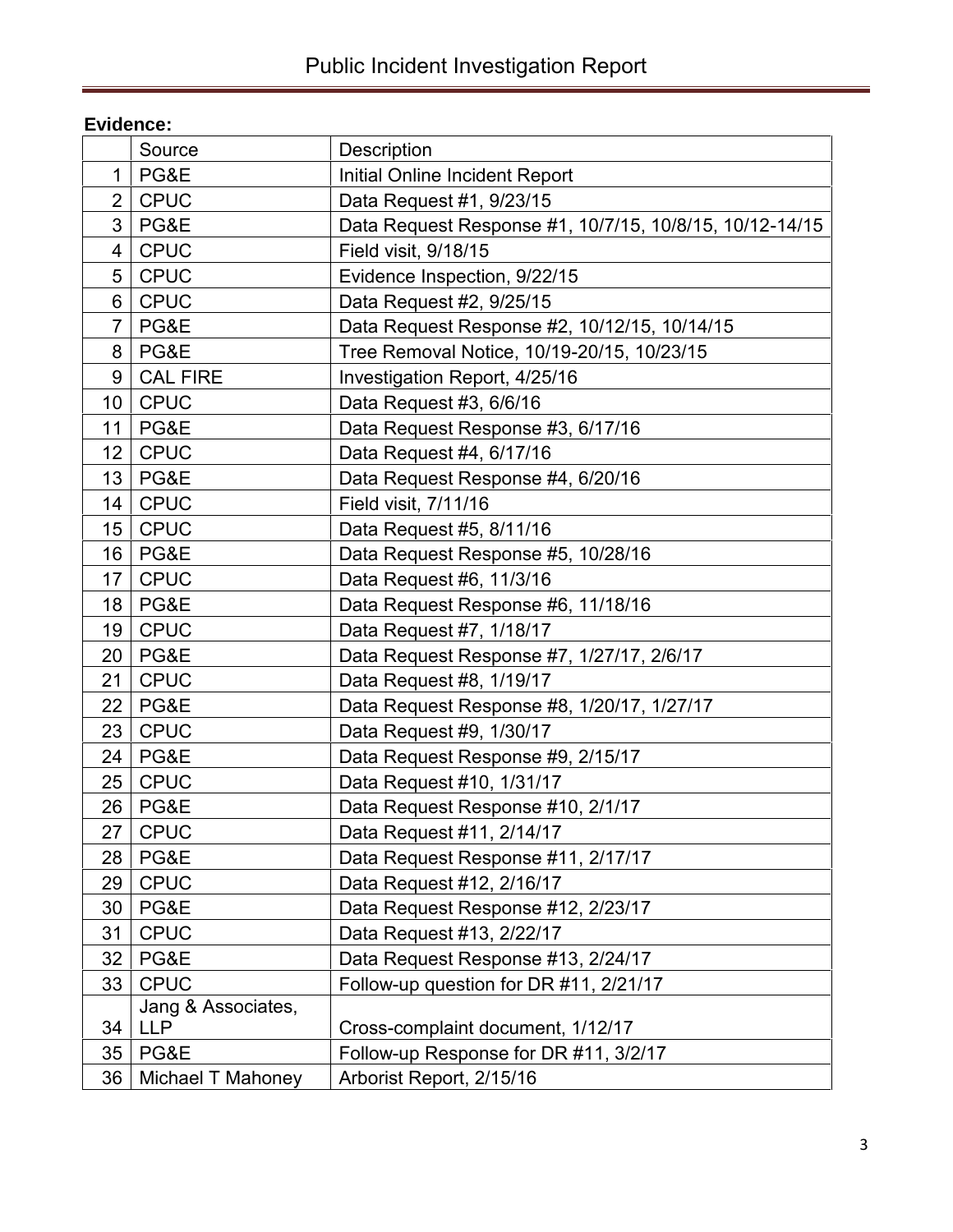## **Background**

On January 17, 2014, Governor Edmund G. Brown Jr. proclaimed a State of Emergency and directed state officials to take actions to mitigate conditions that could result from a drought and cause a fire. On June 12, 2014, the CPUC issued Resolution ESRB-4 directing all Investor Owned Electric Utilities to take remedial measures to reduce the likelihood of fires started by or threatening utility facilities.

On September 9, 2015 at approximately 1446 hours, a 44-foot gray pine tree contacted an overhead conductor of PG&E's Electra 1101 12 kV circuit located in the vicinity of the residence property at 17704 Butte Mountain Road in the city of Jackson in Amador County (see figure 1), starting the "Butte Fire". The fire burned 70,868 acres, destroyed 921 structures (549 homes, 268 outbuildings, and 4 commercial properties), damaged 44 structures, and resulted in two civilian "indirect" fatalities and one injury. Both death victims were residents of Calaveras County who refused to evacuate the area as recommended by local authorities. The coroner's reports indicated that the cause of death for both victims was "consumption by fire (residential conflagration)". The fire caused power interruptions to 3644 customers for 16,651,071 customer minutes, 6377 customers for 10,053,920 customer minutes and 4246 customers for 23,519,468 customer minutes. The 12 kV conductor did not fail and fall to the ground.

Weather station KCAJACKS6, located approximately four (4) miles northwest from the incident location, recorded average wind speed and gust of 1 mph and 7 mph, respectively. The ambient condition around the time of ignition was 102 degrees Fahrenheit and dry.<sup>1</sup>



Figure 1: Ignition point/location

On September 16, 2015 at 1547 hours, seven days after the fire started, PG&E reported the incident to the Safety and Enforcement Division (SED).

<sup>1</sup> Per Weather Underground (www.wunderground.com)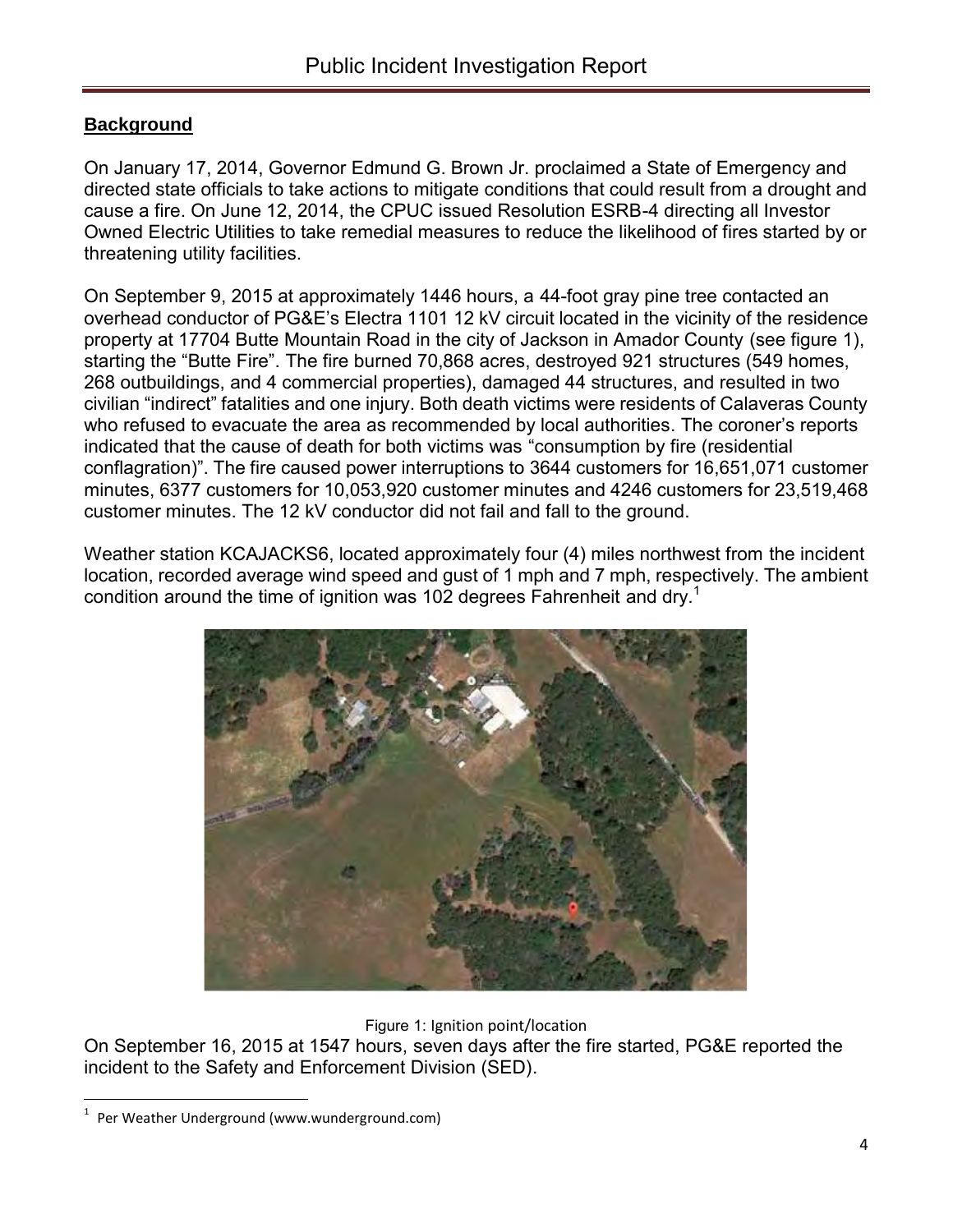#### **PG&E's Vegetation Program at the Incident Location**

PG&E performs annual patrols of all primary and secondary distribution lines. PG&E schedules circuits covered by routine patrol to be pruned on an annual basis by the Vegetation Program Manager. PG&E also uses a combination of LiDAR $^2$  and spectral imagery to allow Vegetation Management to identify hazardous trees in high fire danger areas. Trees identified using these technologies are then inspected from the ground and abated as necessary.

PG&E conducted Catastrophic Event Memorandum Account (CEMA) related inspections at the incident location on August 12, 2014 and August 23, 2014. CEMA is an account used to recover the costs associated with the restoration of service and facilities affected by catastrophic events that have been declared disasters or states of emergency by federal or state authorities. The reasonable balance in the CEMA will be recovered in rates after the CPUC reviews and audits the recorded CEMA balance.

PG&E used two contractors as part of its vegetation management. ACRT Inc. conducted the pre-inspection work and Trees Inc. conducted the vegetation management work. Pre-inspection is conducted by a Consulting Utility Forester (CUF), a qualified individual who inspects all vegetation that has the potential to grow into or fall into the primary conductors before the next annual trim and vegetation that is currently causing strain/abrasion of the secondary conductors.

The CUF has at least two years' experience in line clearance and tree pruning work, or equivalent experience as determined by PG&E. It is desired that a CUF have an AA Degree in forestry, arboriculture or a related field. The CUF is familiar with the proper arboricultural techniques and practices, proper integrated pest management practices, PG&E's Tree Pruning Specification, PG&E's pre-Inspection specification and requirements, and all applicable legal and regulatory requirements.

The subject pine tree was in the interior of a stand (a group of trees similar in age and shape). On October 17, 2014, ACRT's CUF, who has a Bachelor of Science degree in Horticulture, an Associate of Science degree in Environmental Sciences, and is an ISA Certified Arborist, performed a pre-inspection of the stand and identified two gray pine trees on the edge of the stand that should be removed. The two trees were not identified as hazard trees, or dead, rotten or diseased, or with any portion that was dead, rotten or diseased. PG&E has stated: "At a deposition on February 28, 2017, the pre-inspector confirmed the two gray pine trees were removed because they had lateral branching that would likely grow into the minimum clearance zone and become a compliance issue."

PG&E's Vegetation Management Database noted one of the gray pines had a height of 30 feet and diameter at breast height (DBH) of 18 inches and the other gray pine had a height of 30 feet and DBH of 11 inches.

<sup>2</sup> LiDAR (an acronym of Light Detection And Ranging) is a surveying technology that measures distance by illuminating a target with a laser light. (Source: Wikipedia.)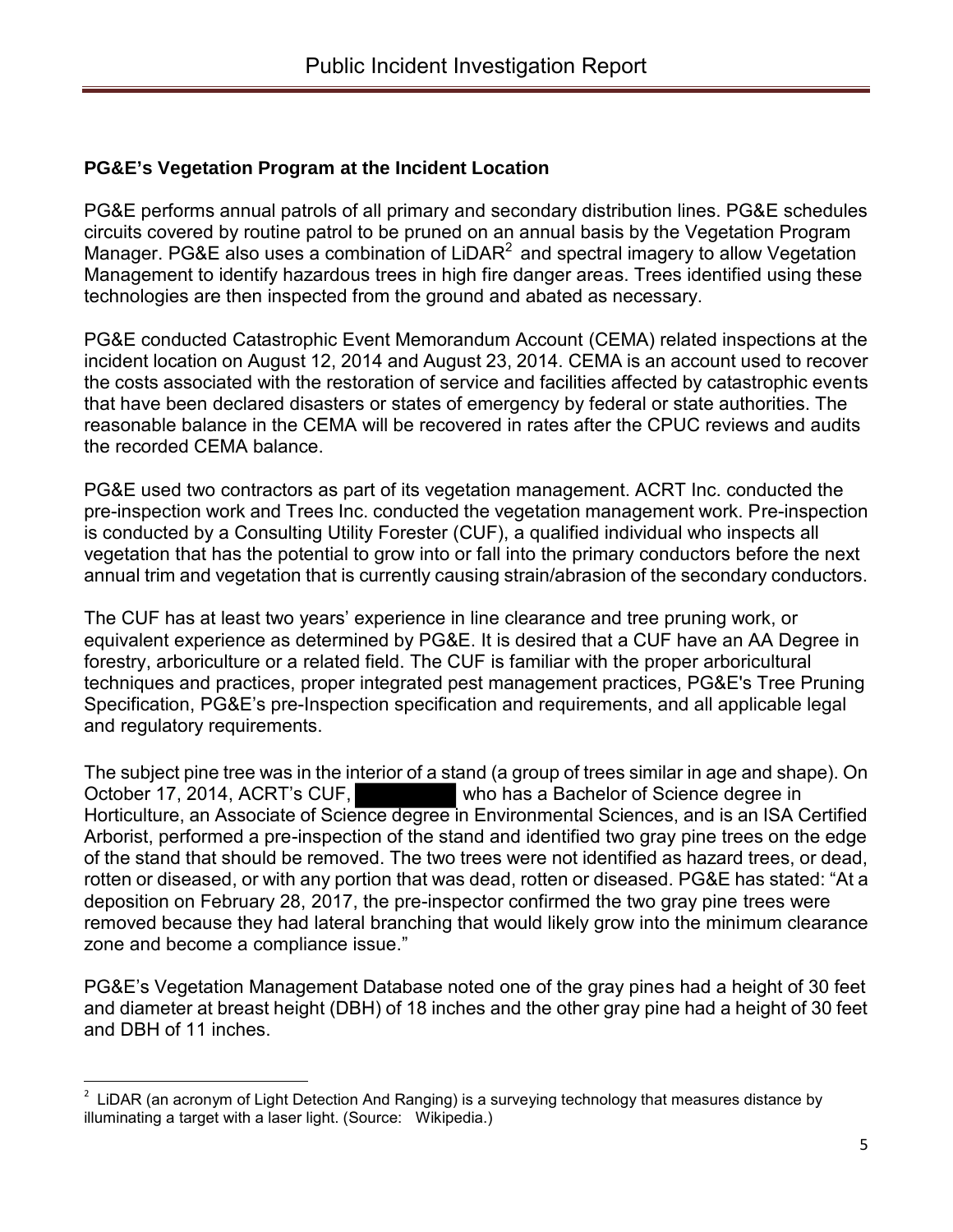PG&E's tree work prescription practices for removal of a tree are as follow:

- Trees of any DBH that will not hold compliance by pruning for a minimum of one year should be pursued as a removal.
- Trees less than 12-inch DBH should be removed rather than trimmed whenever possible.
- Trees equal to or greater than 12-inch and less than 24-inch DBH should be considered for removal if it is not possible to obtain a 2 year clearance through pruning.
- Trees equal to and greater than 24-inch DBH that are unlikely to encroach for a period greater than one year should be pruned rather than removed.

On January 6, 2015, Trees Inc., removed the identified two gray pine trees, and on June 25, 2015 and July 8-21, 2015, PG&E conducted additional CEMA related inspections, orthoimagery, LiDAR, and ground patrols, and did not identify the subject tree as hazardous or requiring trimming.

SED reviewed PG&E's 2011, 2012, 2013, and 2014 audits of PG&E's tree trimming contractors ACRT and Trees Inc. In the 2014 audit (the most recent audit prior to the incident), PG&E found 45 and 14 instances, respectively, in which the aforementioned contractors failed to note trees that needed to be trimmed ("non-compliant trees"), or that would have become non-compliant within 90 days. The majority of the missed hazard trees were trees whose growth would have caused the tree to be out of compliance with clearance requirements by the time of the next patrol. None of the missed hazard trees were trees that were in the interior of a stand of tree and had become exposed (and thus prone to failure).

PG&E's Hazardous Tree Rating Matrix includes the following two Failure Likelihoods: (1) Wind Exposure (topography and position in stand), and (2) Soil Support (whole tree).

Wind's effect on trees is wide ranging and well documented. Trees exposed to wind develop reaction wood and greater trunk diameter, giving the tree greater strength. In contrast, trees that are not exposed to as much wind – such as trees that are in the interior of a stand of trees – do not develop the degree of reaction wood and trunk diameter as exterior trees and are weaker and more prone to leaning to one side when the exterior trees are removed. PG&E's hazardous tree rating process states, "Consider the tree's exposure to wind … is the tree is [sic] fully exposed or sheltered by other trees?" Additionally, trees exposed to more wind will develop a greater mass of roots (and exposed roots, which are roots that protrude from the ground and are indicative of stronger trees). In contrast, trees that are not exposed to as much wind have weaker root systems.

The above two Failure Likelihoods would apply to trees that are in the interior of a stand and become exposed such as in this incident. Therefore, PG&E's hazardous tree rating matrix did include criteria that could have been used to flag the tree that contacted PG&E's overhead conductor and caused the incident.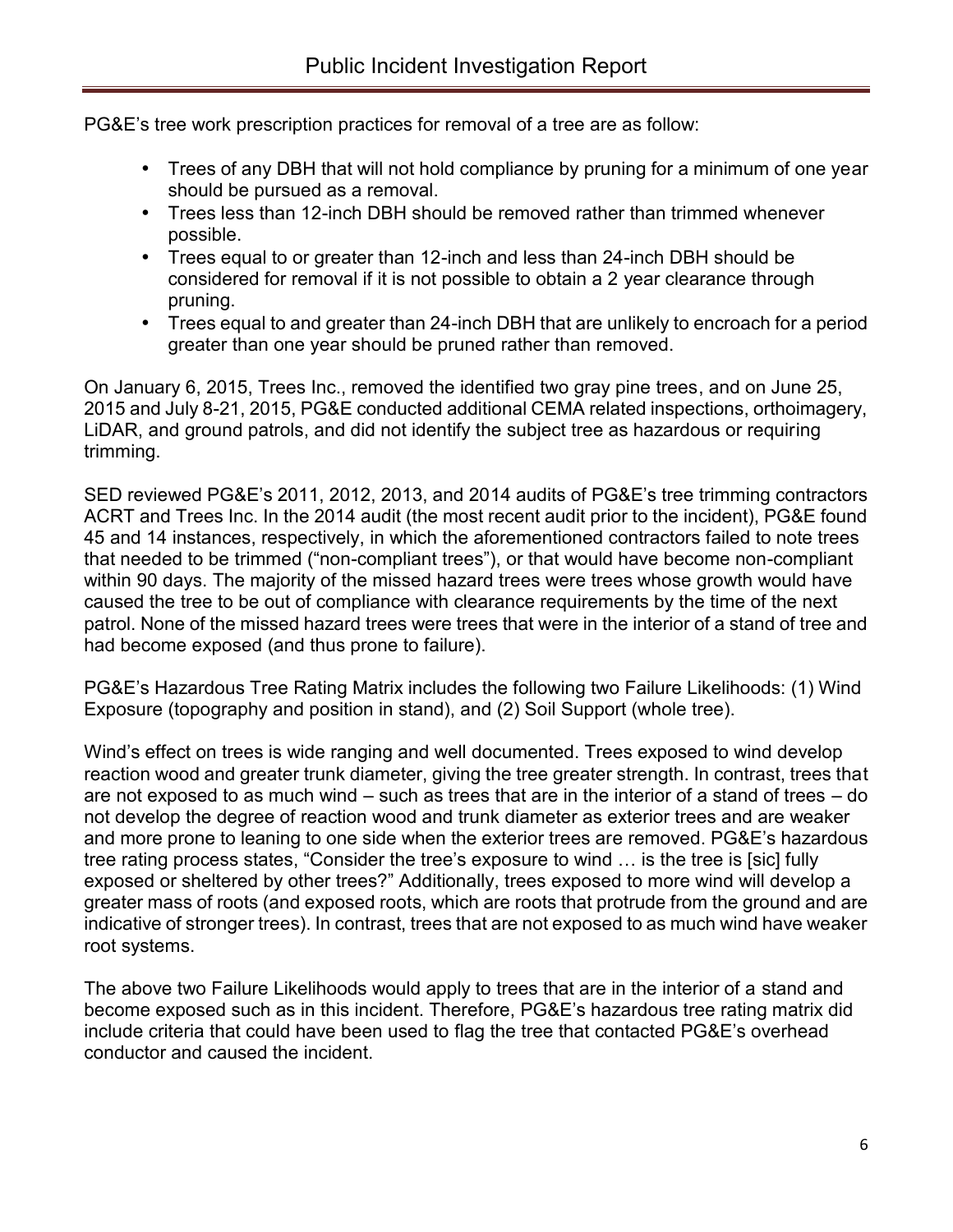PG&E's vegetation management activities, such as tree trimming, are generally performed by specifically trained contractors who have extensive experience in vegetation related work. Thus, qualified tree contractors – after removing the exterior trees – should have noted that the newly exposed interior trees exhibited signs of trees that had not been exposed to wind and did not have the soil support of stronger trees (again, indicative of trees that are more slender and prone to failure).

### **Observations and Findings**

The subject conductor was AWG 2/0 copper and was part of PG&E's Electra 1101 12 kV circuit. The conductor was installed in 1950. PG&E detail-inspected the Electra 1101 circuit on March 20, 2009 and July 23, 2012, and patrolled it on July 13, 2011 and May 20, 2014.

The 12 kV conductor was protected by a line recloser at Electra Substation, approximately two miles southeast of the incident location. A line recloser is a circuit breaker equipped with a device that automatically recloses the breaker after a fault. The fault that occurred when the tree contacted the overhead conductor did not have the sufficient duration and/or fault current magnitude to meet the relay's minimum time delay or minimum pickup current, respectively, in order for the relay to sense the fault and open the breaker, thus, the conductor remained energized after the contact occurred. The conductor ground clearance was measured at 33 feet. The span distance was approximately 345 feet. In addition, PG&E is not aware of any customer reporting a potentially hazardous tree along the Electra 1101 circuit prior to the Butte Fire.

On September 18, 2015, SED met with CAL FIRE Battalion Chief Gianni Muschetto, CAL FIRE Attorney David Wiseman, and of PG&E at the incident location. SED observed that the subject tree had been removed, and a section of the 12 kV conductor had been replaced. Although the 12 kV conductor did not fail and fall to the ground, CAL FIRE requested that PG&E cut and remove the section of the conductor that contacted the tree as part of CAL FIRE's evidence collection; CAL FIRE also cut down and retained the tree as evidence (see figures 2 and 3).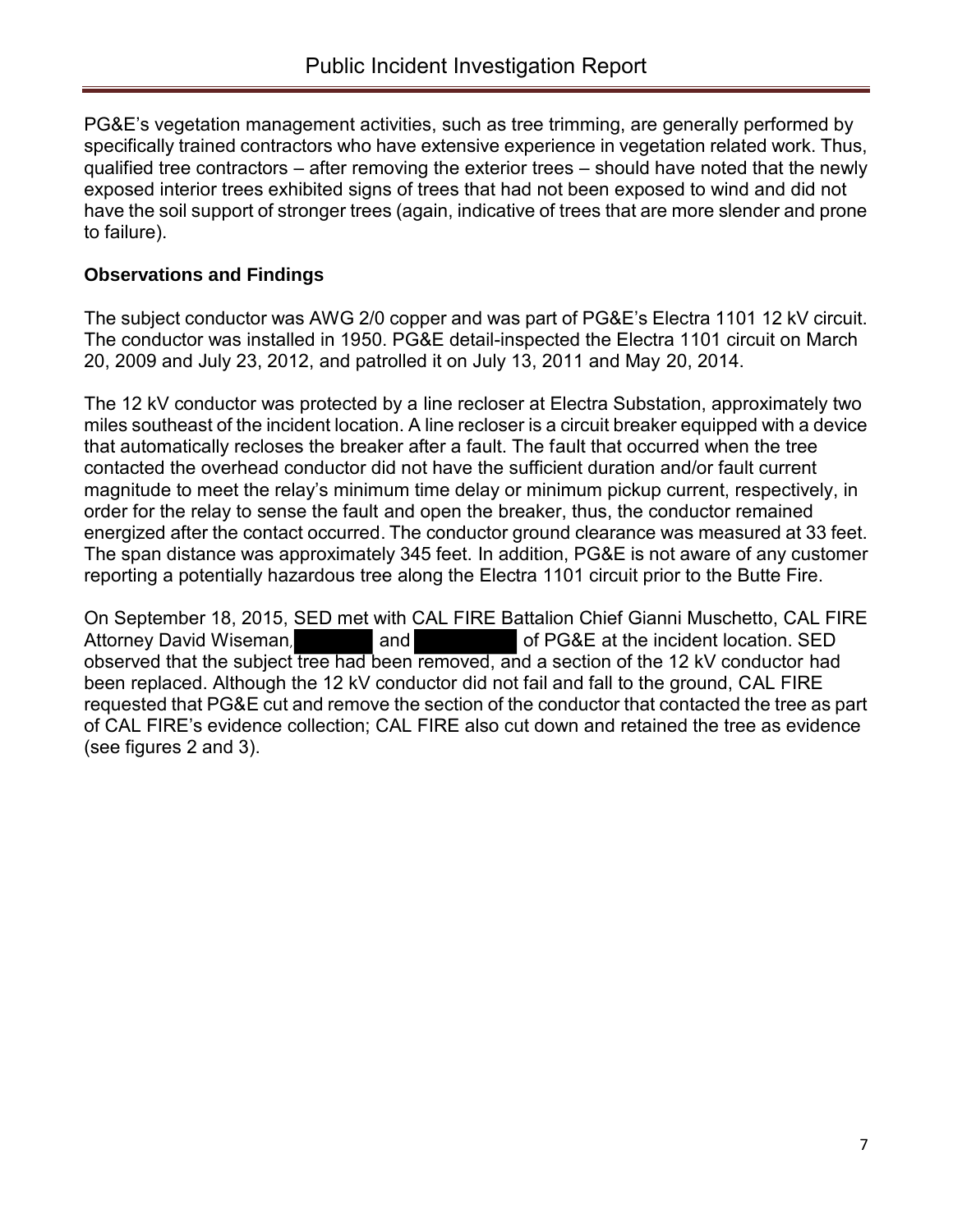

Figure 2 – Subject Tree Stump



Figure 3 – Replaced Conductor Section

On September 22, 2015, SED staff examined the subject tree and conductor at CAL FIRE's Auburn Headquarters; SED staff observed that the subject tree was cut into sections and also noticed discoloration on the section of the conductor that had been removed (see figures 4 and 5).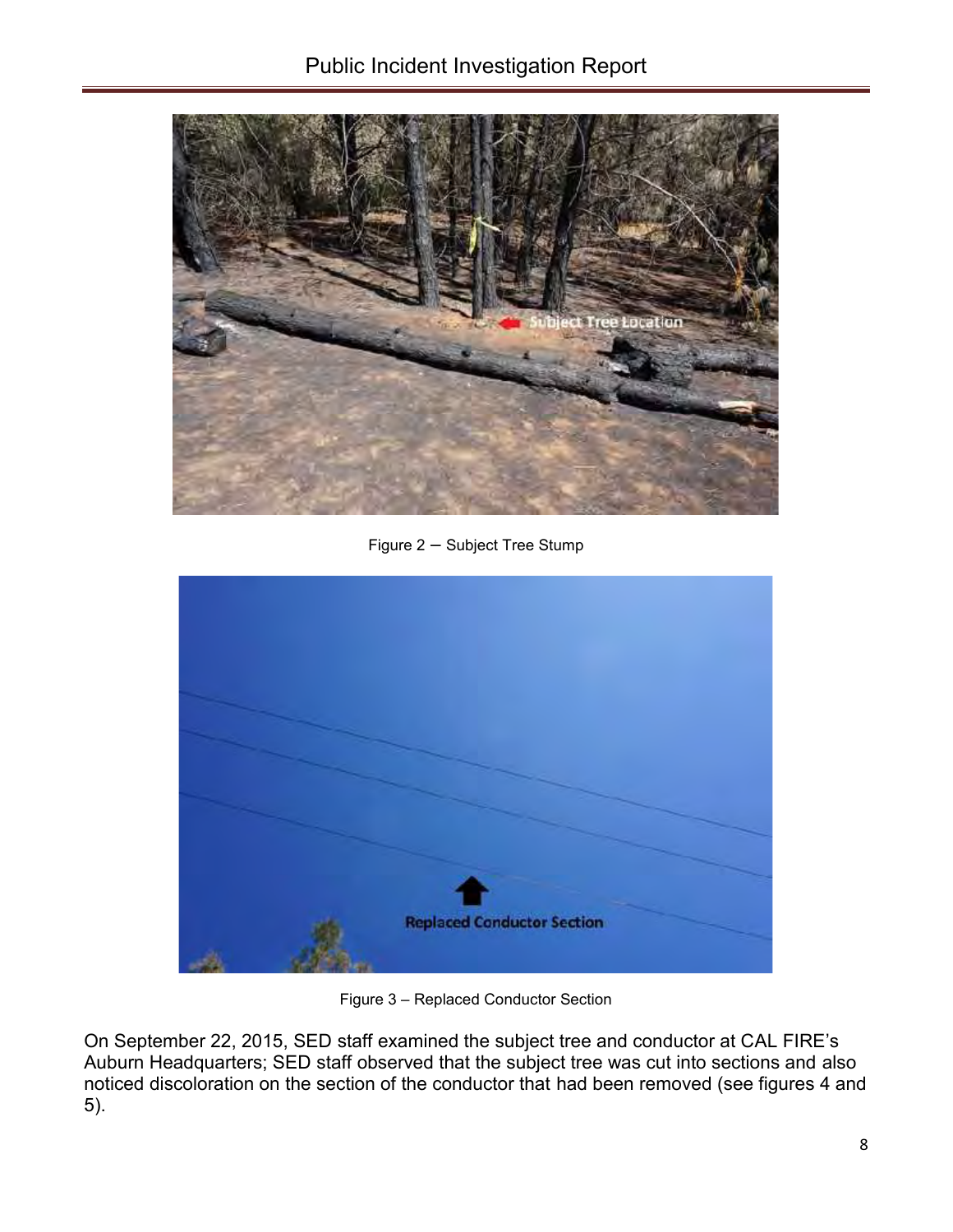

Figure 4 – Discoloration on Conductor (Enhanced)



Figure 5 – Sections of the tree

CAL FIRE's investigation report (see Attachment 1) determined that the subject Gray Pine tree leaned toward the ground, contacted the 12 kV conductor, and then continued to lean toward the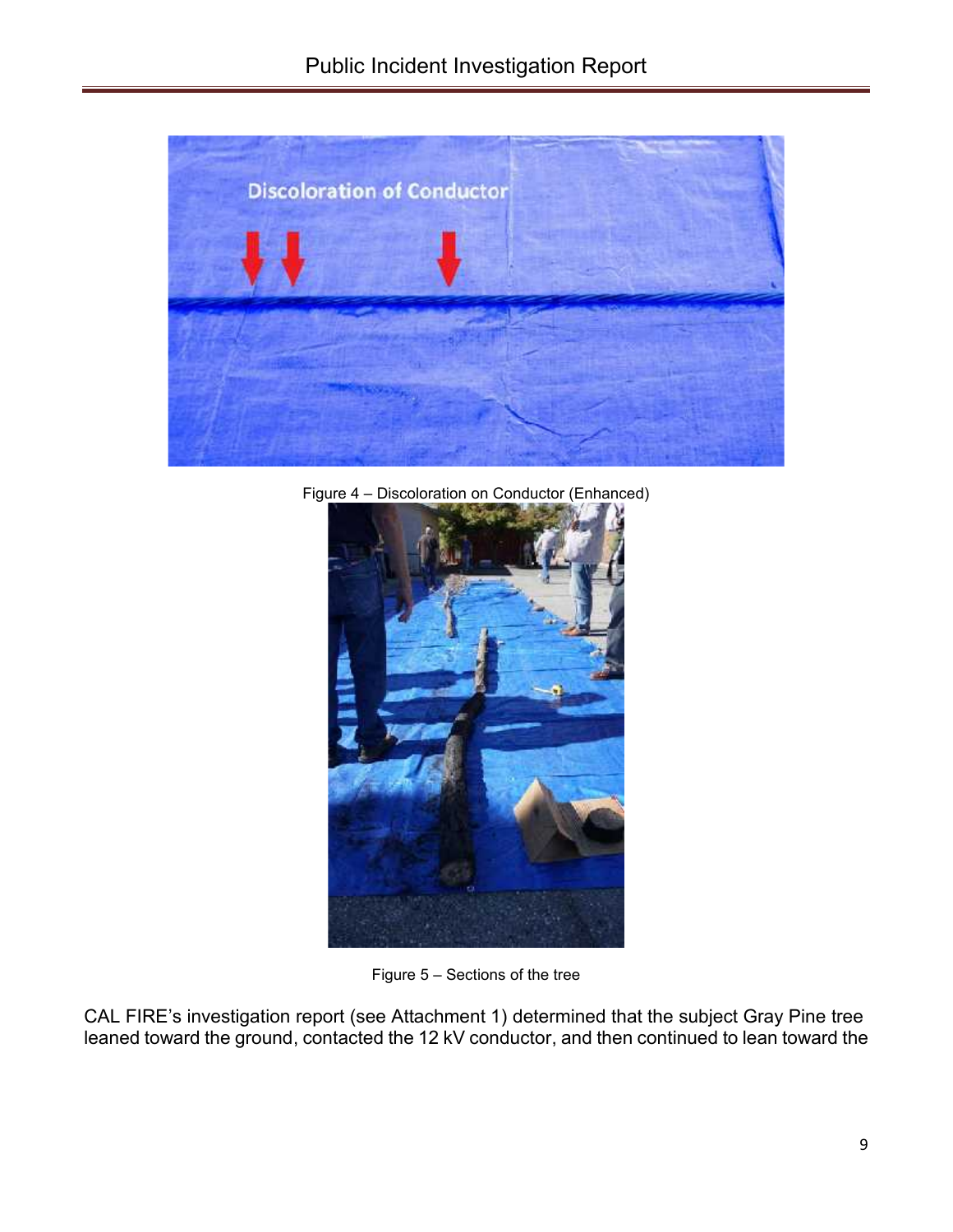ground (see figures 6 and 7); when the tree contacted the conductor, the tree caught on fire, dropped burning embers onto dead fuels, and ignited the Butte Fire. $^3$ 



Figure 6 - The pine tree lying on the ground after contacting the 12 kV conductor

<sup>&</sup>lt;sup>3</sup> CAL FIRE's Investigation Report, Case Number: 15AAEU024918, Case Name: Butte Incident. (See Attachment 1.)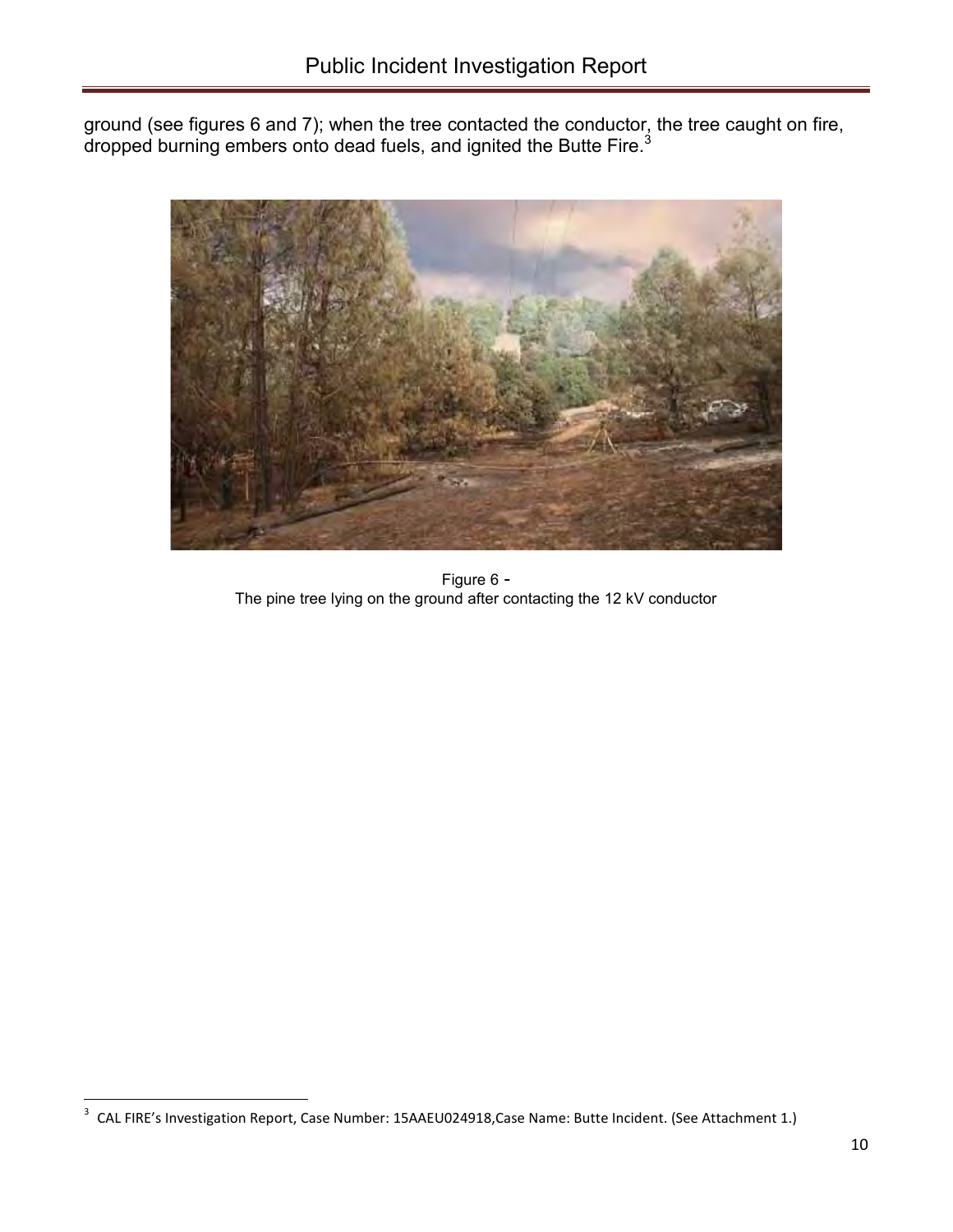

Figure 7 – Burn marks on the pine tree which indicates contact

CAL FIRE found that the removal of the two gray pines left the interior trees, including the subject tree, exposed to the south, towards the path of the sun and the powerlines. When a stand is altered and the interior trees are exposed to open spaces, the interior trees are prone to failure.

CAL FIRE's arborist (see Attachment 2) stated that trees that are captured within the confines of a dense stand do not develop reaction wood, have poor truck taper, and are inherently unstable. The additional exposure would cause secondary growth in the subject tree's canopy that would be most prolific on the southern side, facing the energized conductor. The new foliage and tip growth would cause the tree to fall to the south.

CAL FIRE determined that PG&E and/or its contractors ACRT and Trees, Inc. failed to identify the potential hazard of leaving weaker, inherently unstable trees on the edge of a stand without maintaining them, ultimately leading to the failure of the Gray Pine. CAL FIRE found PG&E in violation of PRC 4421 for having its facilities cause the fire; PRC 4435 for "negligence of the maintenance" of its facilities (conductors), thus resulting in having the fire escape from where it was originated; and Health and Safety Code 13007 and 13009 for allowing "the fire to be set to the property of another."

Based on the evidence that SED reviewed and on CAL FIRE's investigation, SED's investigation found the following: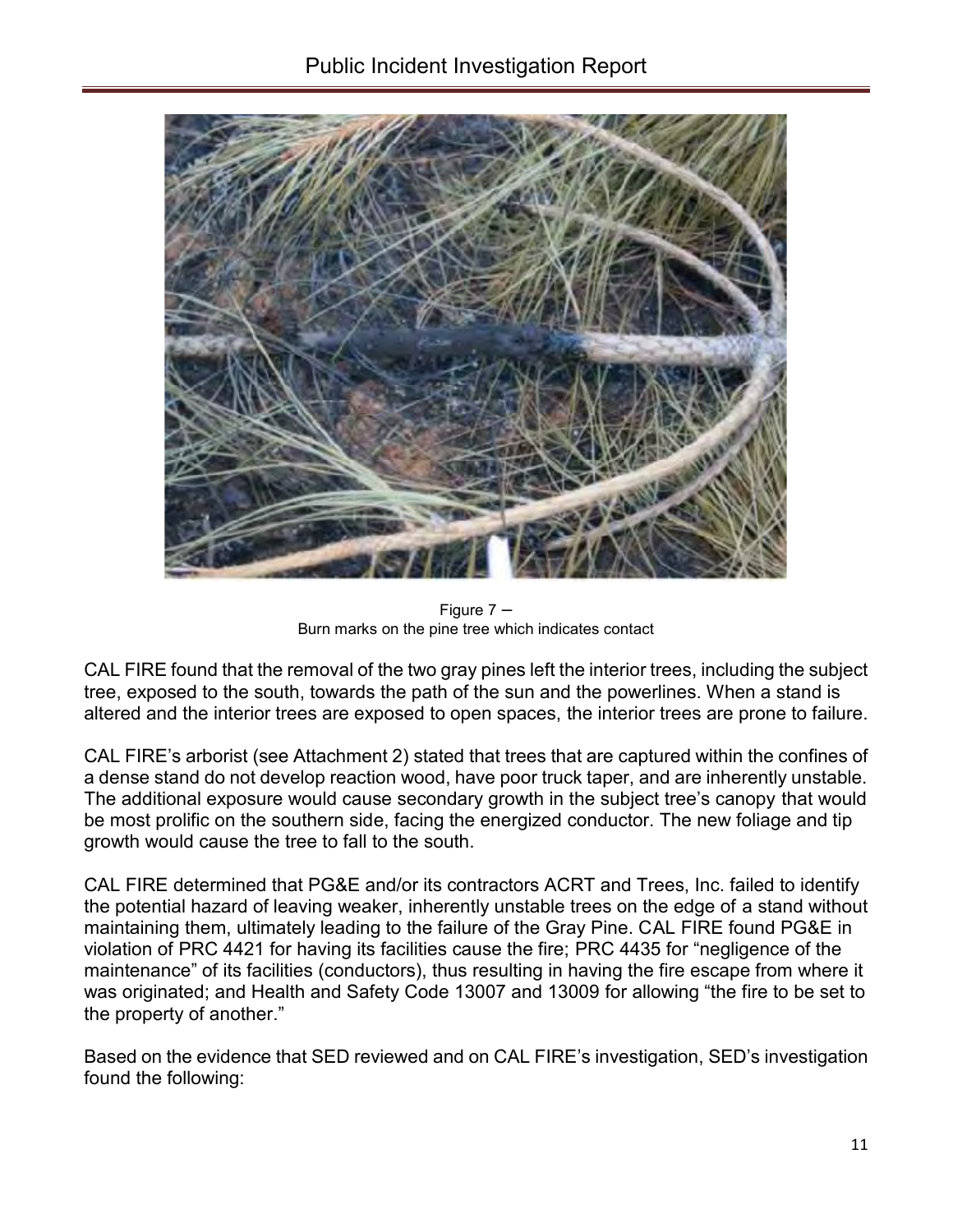General Order (GO) 95, Rule 31.1, states in part:

*"Electrical supply and communication systems shall be designed, constructed, and maintained for their intended use, regard being given to the conditions under which they are to be operated, to enable the furnishing of safe, proper, and adequate service.*

*For all particulars not specified in these rules, design, construction, and maintenance should be done in accordance with accepted good practice for the given local conditions known at the time by those responsible for the design, construction, or maintenance of communication or supply lines and equipment."*

The subject tree was alive and healthy before and at the time CAL FIRE removed it. The subject tree was captured inside a tree stand and did not develop reaction wood, i.e. wood that forms in place of growing wood as a response to gravity. When PG&E's contractor removed trees in the stand, it exposed the interior trees, including the subject tree, to additional sunlight and other natural elements, which caused secondary growth in the subject tree's canopy on the (southern) side facing the overhead conductors. The additional weight from the new foliage and tip growth caused the tree to lean to the south and contact the conductor. Neither PG&E nor its contractor took appropriate steps to remedy the condition and consequences when they removed the surrounding the trees in the stand; thus creating an unsafe and dangerous condition that resulted in the subject tree leaning and making contact with the 12 kV overhead conductor. Therefore, PG&E is in violation of GO 95, Rule 31.1, for failing to maintain its 12 kV overhead conductors safely and properly. PG&E created an unsafe condition when its contractor removed trees in the stand without taking appropriate steps to prevent the remaining subject pine tree from leaning and contacting the 12 kV overhead conductor, thus creating a dangerous condition that caused a fire.

GO 95, Rule 35, states in part:

*"Where overhead conductors traverse trees and vegetation, safety and reliability of service demand that certain vegetation management activities be performed in order to establish necessary and reasonable clearances, the minimum clearances set forth in Table 1, Cases 13 and 14, measured between line conductors and vegetation under normal conditions shall be maintained. (Also see Appendix E for tree trimming guidelines.) These requirements apply to all overhead electrical supply and communication facilities that are covered by this General Order, including facilities on lands owned and maintained by California state and local agencies."*

GO 95, Rule 35 requires the minimum radial clearance between12 kV overhead conductors and vegetation to be 18 inches. In this incident, the subject tree contacted PG&E's 12 kV overhead conductor. Therefore, PG&E is in violation of GO 95, Rule 35, for failing to maintain the minimum required clearance between the 12 kV conductor and the subject tree.

Resolution E-4184, which modified Decision 06-04-055, requires utilities, such as PG&E, to report to the CPUC all reportable incidents within 2 hours of the incident during normal working hours or within 4 hours of the incident outside of normal working hours. Reportable incidents are